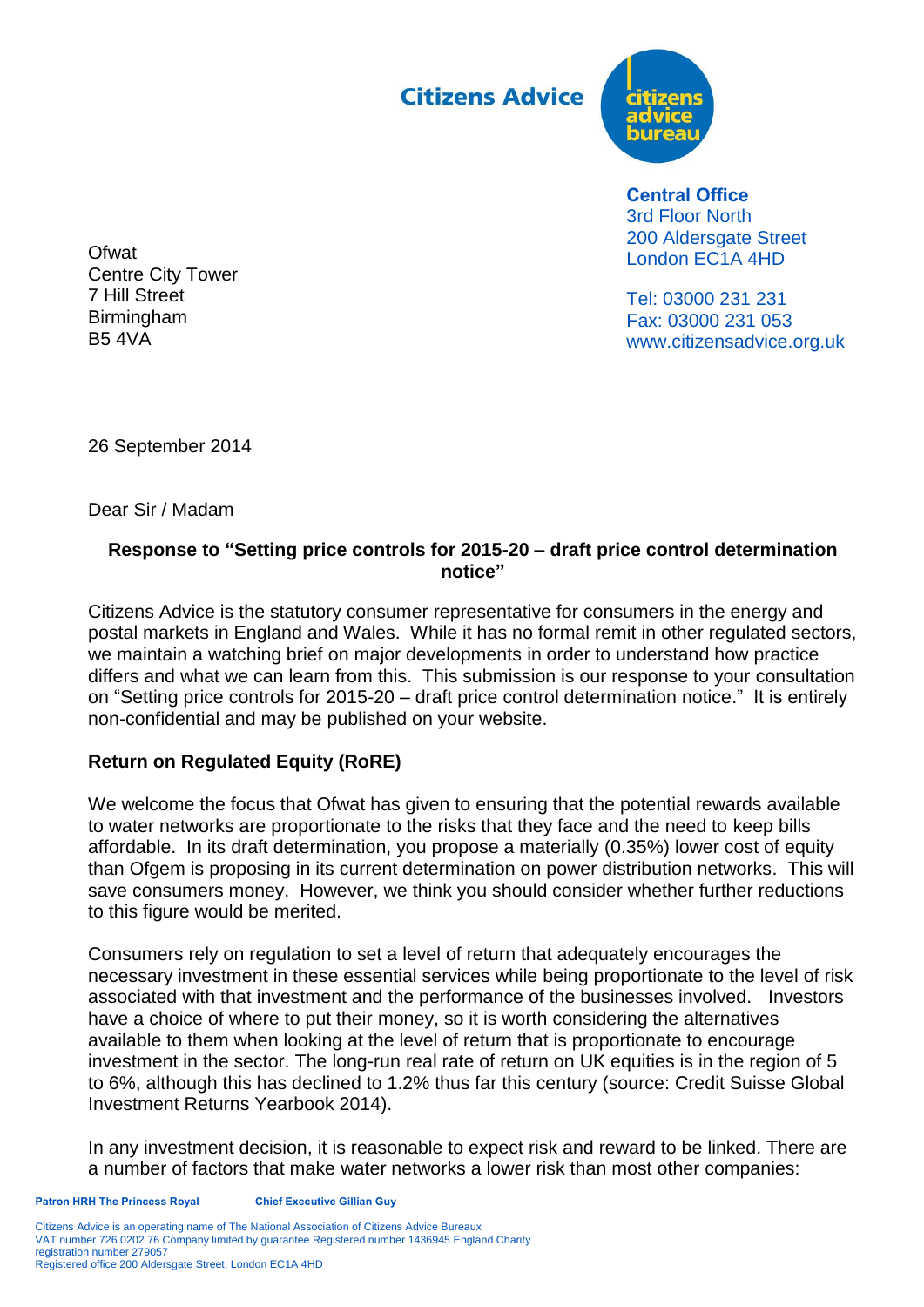- They are monopolies; there is no risk of predation of their domestic customers (and, for a proportion of this price control period, their non-domestic customers);
- There are a wide range of uncertainty mechanisms contained within price control processes that allow for further business uncertainty to be stripped out; and
- The nature of the regulated settlement and of the commodity itself (an essential service) means that returns are relatively inelastic and comparatively immune to economic boom & bust cycles.

These factors suggest that water network companies are engaged in a low risk economic activity. One might therefore expect a low level of reward to be the norm. It would appear intuitive that baseline returns would be set at a discount to average equity returns, reflecting this lower than average risk. While we do not consider that a figure anywhere near as low as the 1.2% market equity return seen thus far this century would be credible or sufficient to drive investment we do think that you still have room to manoeuvre to drive out further consumer savings through a lower RoRE baseline than the 5.65% you are proposing. It looks a very generous reward for an ultra-low risk business activity in otherwise uncertain equity markets.

In energy, our ability to provide adequate scrutiny of acceptable levels of returns has been hampered by the difficulty in understanding likely actual returns once incentives and penalties have been factored in. This can result in baseline RoRE giving a highly misleading reflection on the likely actual level of reward that networks will achieve. For example: in the last completed electricity and gas transmission price controls, every single network outperformed its base allowed return; in the last completed gas distribution price controls, every single network outperformed its base allowed return; and in the first year of the current electricity distribution price control (the last one for which published data is available), every single network outperformed its base allowed return. It appears to us that this has resulted in a cognitive disconnect when assessing business plans: that (non-network energy) stakeholders interpret baseline RoRE as the result that an averagely performing network might expect to get – when in practice even the worst performing network is highly likely to outperform that figure.

We are unsighted on the extent to which this problem is replicated in water. But if it is possible, or probable, that everyone can or will outperform the baseline then this needs to be articulated in order to ensure that non-network stakeholders can give an informed view of acceptable returns. While figure 5 gives a sense of the range of possible overall returns that each water company could achieve, it does not give a sense of their probable distribution. If the latter could be attempted, we think this could greatly improve understanding of whether returns offer consumers value for money.

We welcome your decision to apply an upper quartile efficiency challenge on all companies' wholesale costs. We fully agree with your stated intention to avoid situations where companies can gain financially for delivering a level of performance that is not stretching.

We likewise agree with your intention to apply an aggregate cap on rewards and penalties in order to reduce the risk of over or under rewarding networks given the relatively innovative nature of some of the rewards and penalties that are being proposed. You note that it would be open to a Consumer Challenge Group (CCG) as well as to a network to apply to Ofwat to amend the cap and collar in the event that they consider the arrangement was working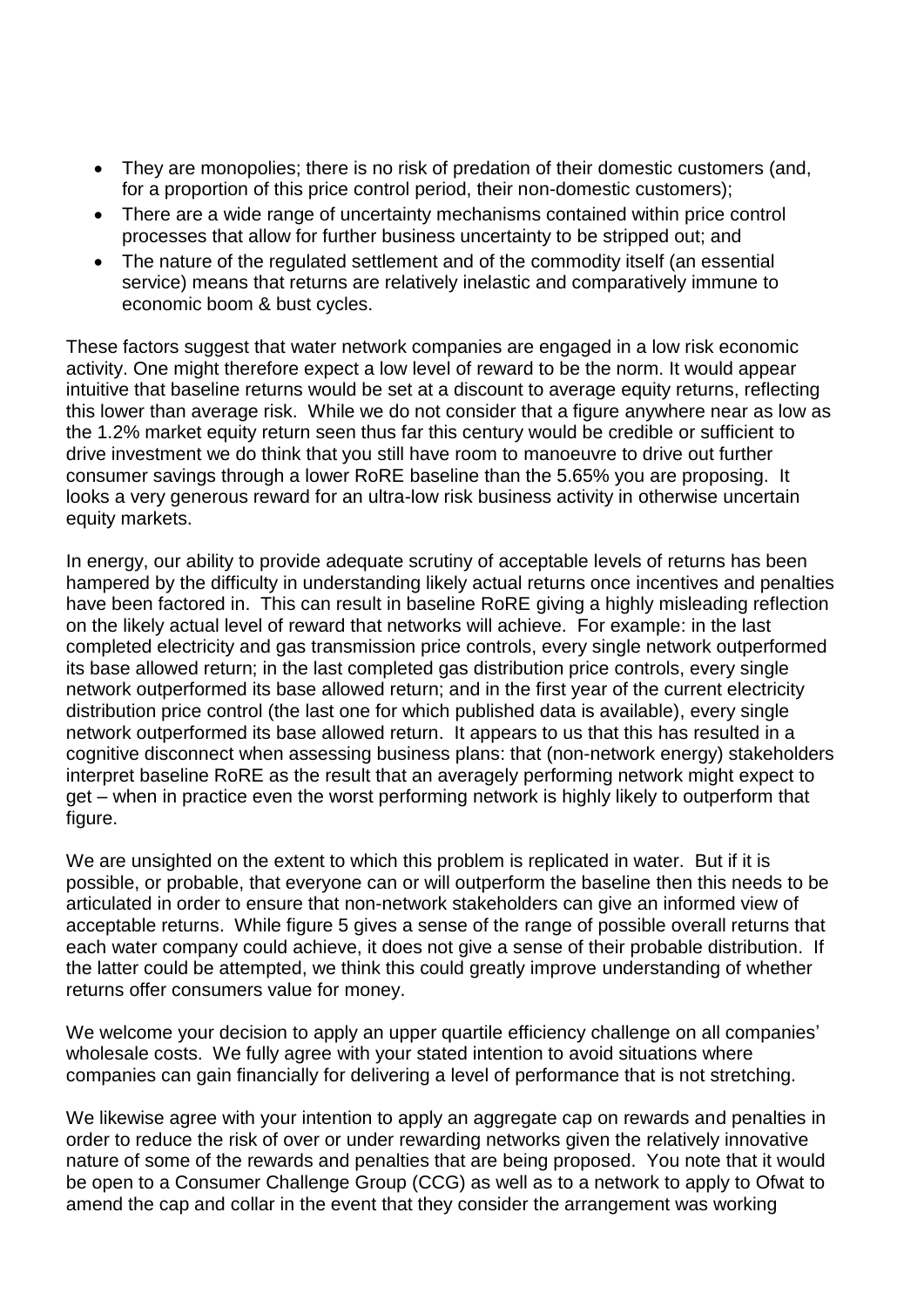against the interest of customers. We think this is a prudent inclusion and would welcome a further discussion with you on the practical mechanics of how this safeguard will work because this principle/model could form a basis for considering appeals rights in other sectors. For example, there is no equivalent mechanism for a consumer group to launch a mid-term appeal of excessive returns in energy price controls.

## **Reputational incentives**

We note, and welcome, the material shift in the balance of incentives from reputational to financial between December and the revised business plans (from 68%:32% to 41%:59%). We are sceptical that reputational incentives can ever have anything more than limited value in affecting the behaviours of monopoly utilities. Consumers, at domestic level at least, will not have the ability to reward or punish a water or sewerage company with a good or bad reputation by shopping around. Nor is it credible that they would relocate simply to ditch their water company. Indeed, because of the lack of comparator providers and the relatively low profile of the sector it is highly unlikely that an ordinary consumer will even have a sense of whether the company that serves them is outperforming or underperforming compared to its peers. Given the fiduciary duty of the companies to maximise returns to their shareholders, we would expect networks to concentrate their management time on maximising/mitigating their exposure to those incentives with a financial reward/penalty.

We recognise, however, that there can be a limited beneficial effect in having a reputational incentive *when compared to having no incentive at all* insofar as it can provide a means for the regulator to monitor and challenge networks relative performance and, in some instances, as a stepping stone towards having a financial incentive in subsequent price controls. If data quality is an issue, or out/under-performance cannot be robustly quantified, there may also be reasonable arguments that a reputational incentive reduces the risk of unmerited rewards or penalties.

We would therefore encourage you to seek to only agree reputational incentives where you are convinced that a financial incentive would not be robust.

#### **Cross subsidy**

Non-domestic competition will be introduced during the course of this price control; in order to facilitate this you are introducing differential retail margins for domestic and non-domestic consumers. Given that assets may be used for multiple purposes this will raise issues around the allocation of costs between household consumers, who by definition will be sticky given that they cannot choose their water supplier, and non-domestic consumers, who could shop around.

It would be prudent to be aware that the issue of cross-subsidy – whether real or simply perceived – between sticky and non-sticky customers has become a thoroughly toxic issue in the energy sector that has materially undermined consumer trust to the point of becoming a focus of the current CMA investigation. We would strongly encourage you to ensure that you have robust public reporting in place from the earliest days of market opening in water to ensure – and to provide public confidence that you have ensured – that costs cannot be unfairly loaded onto non-competitive parts of the sector in order to underwrite competition elsewhere.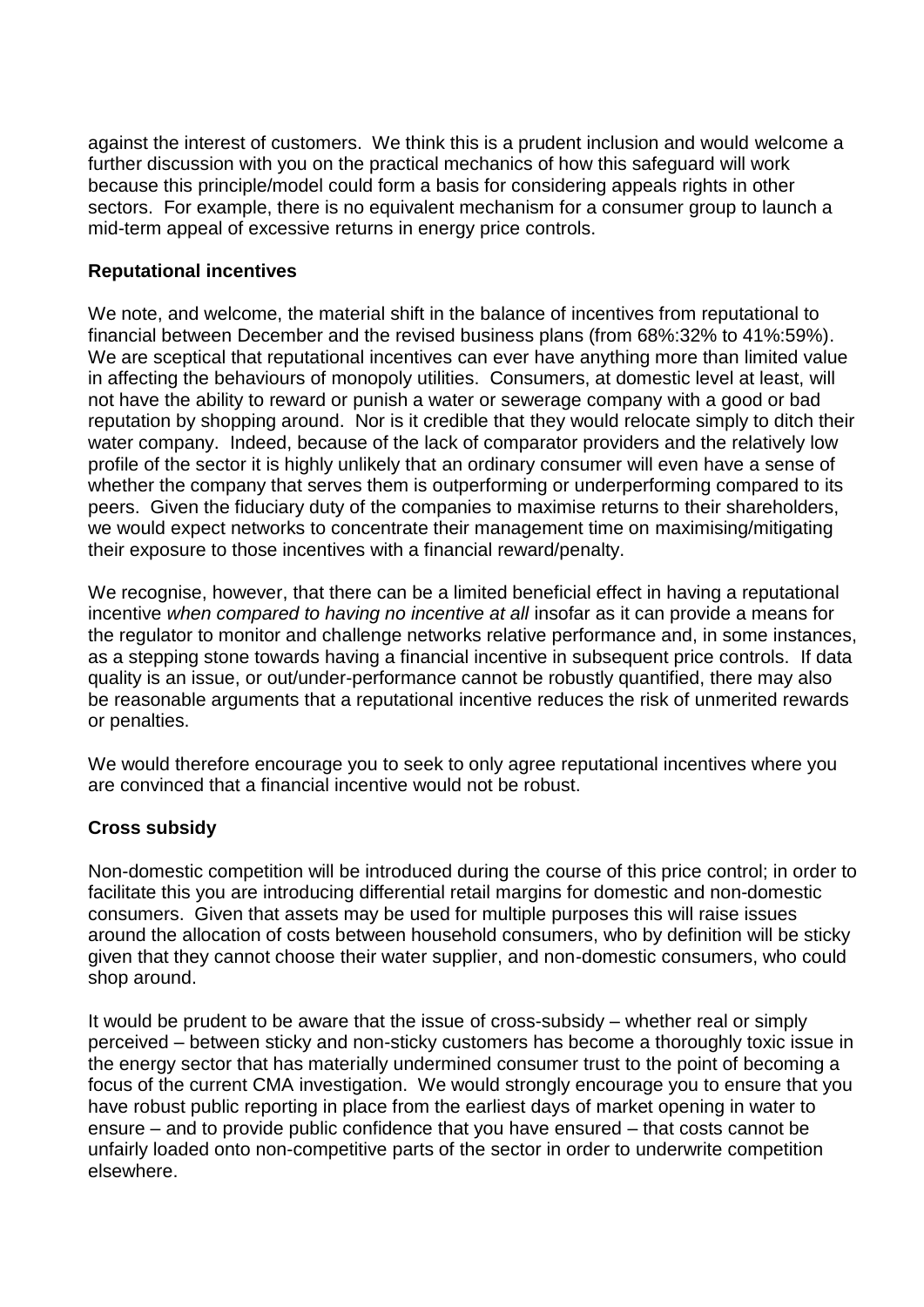## **Cost of debt**

You "note that current market evidence suggests a downward movement in the cost of debt since we issued our risk and reward guidance." Noting the acute cost of living concerns facing many families, we encourage you to act on this evidence and to reduce allowances for the cost of debt if evidence continues to support this.

#### **External price pressures**

It is clear to us from your draft determination that you have challenged the companies to try and consider affordability issues when developing their business plans and that this also features in your own thinking when assessing them. However it is less clear to us how either the companies or Ofwat have sought to take into account wider affordability issues when determining whether the price controls meet the needs of current and future consumers.

Consumers in the water market are also consumers in other markets, and there is likely to be significant external inflation in at least some of these sectors during the period covered by this price control. For example, although energy bills have already doubled in the last eight years, most forecasts suggest that they will continue to rise above inflation for the remainder of the decade. We think that anticipated inflation or deflation in other essential services should have an influence on whether investment should be brought forward or deferred in the water sector but cannot see a clear audit trail to understand how, or indeed if, it has been taken into account.

Both the Public Accounts Committee and the National Audit Office ("NAO") have been highly critical of the lack of a robust co-ordinated framework to assess the cumulative impact of infrastructure investment on consumers. As the NAO has put it:

*"Government and regulators do not know the overall impact of planned infrastructure on future consumer utility bills, or whether households, especially those on low incomes, will be able to afford to pay them. It seems critical to know 'how much is too much', based on reliable information."*

We would like to see the development of a robust structural framework to monitor and report on the projected cumulative impact of infrastructure investment on consumers across all the utilities and extending beyond the immediate price controls into the medium term (to 2030). Such a framework appears imperative to us if we are to be able to identify any investment and affordability pinch-points or types of consumer that will particularly adversely affected. We would like to see Ofwat, in partnership with the other members of the UK Regulators Network (UKRN) and HM Treasury, develop a model for how such a framework would work. We think this should be a priority work area for the UKRN in its next workplan.

We hope that this submission has been helpful and clear. We would be happy to discuss any issue raised in more depth if that would be helpful.